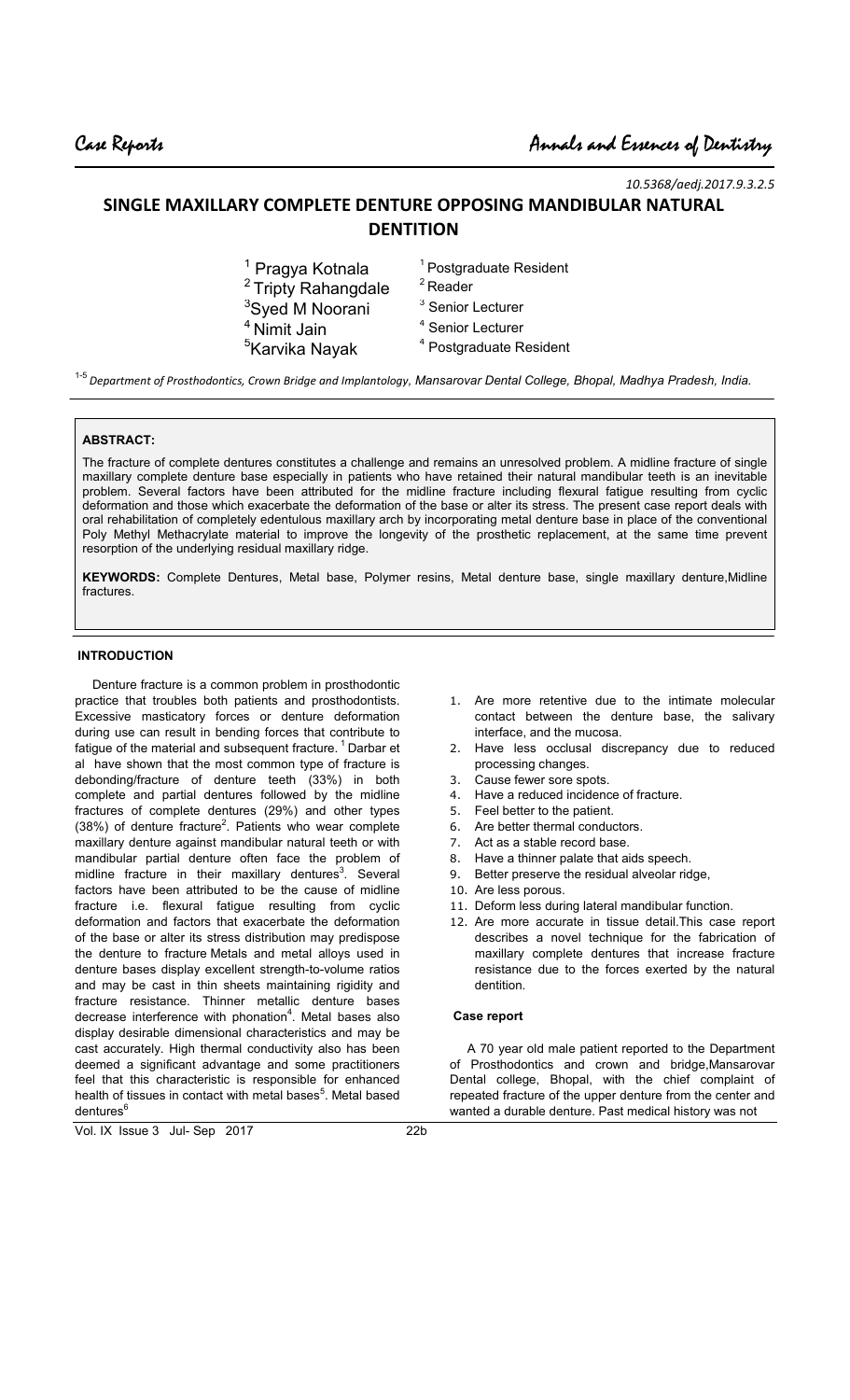# $\overline{\phantom{a}}$

.

significant. Past dental history revealed that he had undergone multiple extractions of his upper posterior teeth 2 months back due periodontitis associated with them. Intraoral examination revealed that his maxillary arch was edentulous with high frenal attachment and heavy masseter activity.Mandibular arch had all teeth present. Mandibular teeth revealed generalised attrition but had good periodontal support with no mobility associated with them and no pulpal involvement.Radiographic evaluation was done. The treatment plan decided for the patient was to provide metal mesh reinforced maxillary denture.

Classification of single complete denture<sup>5</sup>

- **Class 1 -** Patients for whom minor, or no, tooth reduction is all that is needed to obtain balance.
- **Class 2 -** Patients for whom minor additions to the height of the teeth are needed to obtain balance
- **Class 3 -** Patients for whom both reductions and additions to teeth are required to obtain balance. The treatment of these patients usually involves a change in vertical dimension of occlusion.
- **Class 4 -** Patients who present with occlusal discrepancies that require addition to the width of the occlusing surface.
- **Class 5 -** Patients who present with combination syndrome

 The patient was categorized as Class 1 patient in whom minor, or no, tooth reduction is all that is needed to obtain balance.

 Preliminary impressions of the edentulous maxillary residual alveolar ridge and mandibular arch were made with irreversible hydrocolloid and primary casts were poured(Dentsply) **(Fig.1** and **Fig.2)**. The special tray was fabricated and border moulding was done and final impression made with zinc oxide eugenol impression paste(DPI) **(Fig 3** and **Fig.4)**. Master cast was made with Type IV die stone**(Fig.2)** and the master cast was duplicated with reversible hydrocolloid (Agar) and a refractory cast was poured with phosphate bonded investment material and metal mesh was fabricated **(Fig 5**  and **Fig.6)**. Jaw relation recorded**(Fig 7, Fig 8** and **Fig.9).**  Teeth arrangement and try in done using semi anatomic teeth (Acryrock). **(Fig 10, Fig 11** and **Fig.12).** Processing of the denture was done.Packing of denture was done with the metal mesh placed on the cast(Trevlon**). (Fig13, Fig14, Fig.15 and Fig.16)**. Finally, the denture was inserted into the patient's mouth. **(Fig17, Fig18, Fig.19 )**



**Fig.1. Maxillary Primary Impression** 



**Fig.3. Border Moulding Fig.4. Final impression** 



**Fig.5. Master cast Fig.6. Metal denture base over maxillary master cast** 

**Fig.2. Mandibular primary impression** 

### **Discussion**

 Fractures in dentures result from two different types of forces, namely, flexural fatigue and impact. Flexural fatigue occurs after repeated flexing of a material and is a mode of fracture whereby a structure eventually fails after being repeatedly subjected to loads that are so small that one application apparently does nothing detrimental to the component. This type of failure can be explained by the development of microscopic cracks in areas of stress concentration. With continued loading, these cracks fuse to an ever growing fissure that insidiously weakens the material. Catastrophic failure results from a final loading cycle that exceeds the mechanical capacity of the remaining sound portion of the material. midline fracture in a denture is often a result of flexural fatigue. Impact failures usually occur out of the mouth as a result of a sudden blow to the denture or accidental dropping whilst cleaning, coughing or sneezing.<sup>7</sup>Cobalt chromium bases in maxillary denture reduce functional deformation and thrust to the supporting tissues occurring in the anterior part of the maxilla. Besides fracture reistance and rigidity these have some added advantages like excellent streang to volume ratio, good adaptation to the supporting tissues,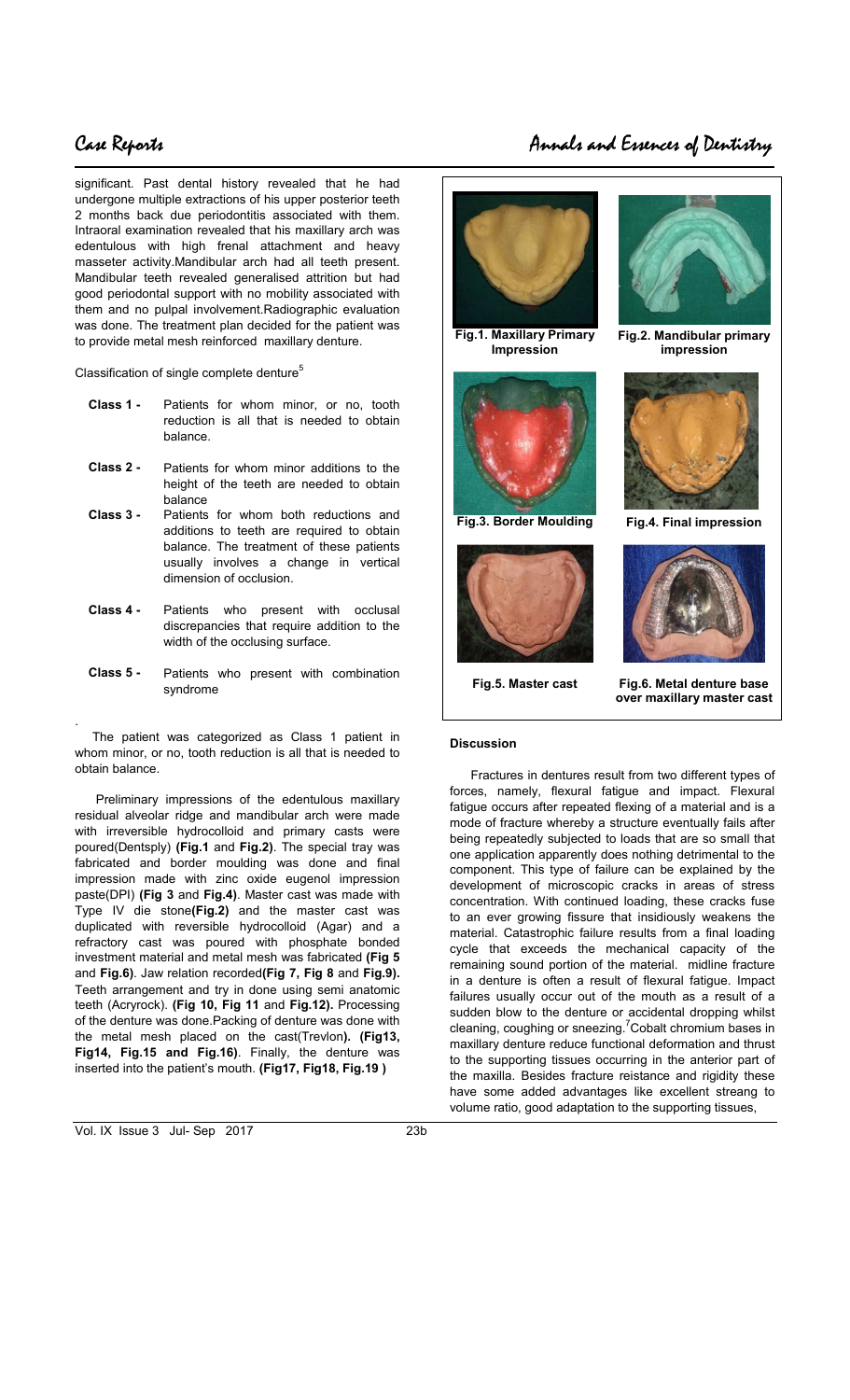# $\overline{\phantom{a}}$



enhanced control of denture plaque, enhaced thermal conductivity, high biocompatibility, very little dimensional changes with the sorption of fluids $8$ .

 The major disadvantages associated with metal denture bases include increased cost, difficulty in fabrication, compromised esthetic qualities, and inability to rebase such prostheses<sup>9</sup>. Nevertheless, in the present case opposing natural dentition and the presence of deep incisal notche act as stress raisers and contribute to midline fracture of the maxillary denture. Metal mesh incorporated single complete denture was indicated as conventional polymethyl methacrylate would have failed to provide acceptable physical properties<sup>10</sup>. The fabrication of metal denture bases is not complicated and not cost prohibitive when base metal alloys are used. To minimize weight, maximize strength, and ensure proper palatal contours, the resin-metal junction were carefully positioned and sculpted.

### **CONCLUSION:**

 Metal bases for complete dentures have been used successfully and provide many advantages over the more commonly used acrylic resin. It is a promising material for preventing midline fractures in a single maxillary denture. With metal bases for dentures, the patient benefits by having a stronger prosthesis that better resists midline fractures than any other material used. The dentist benefits by reducing postinsertion visits and providing a

Vol. IX Issue 3 Jul- Sep 2017 24b

restoration that will have better durability and satisfies the patient.



**Fig.15. Polished maxillary denture with metal base** 

**Fig.16. Intaglio surface showing metal base**